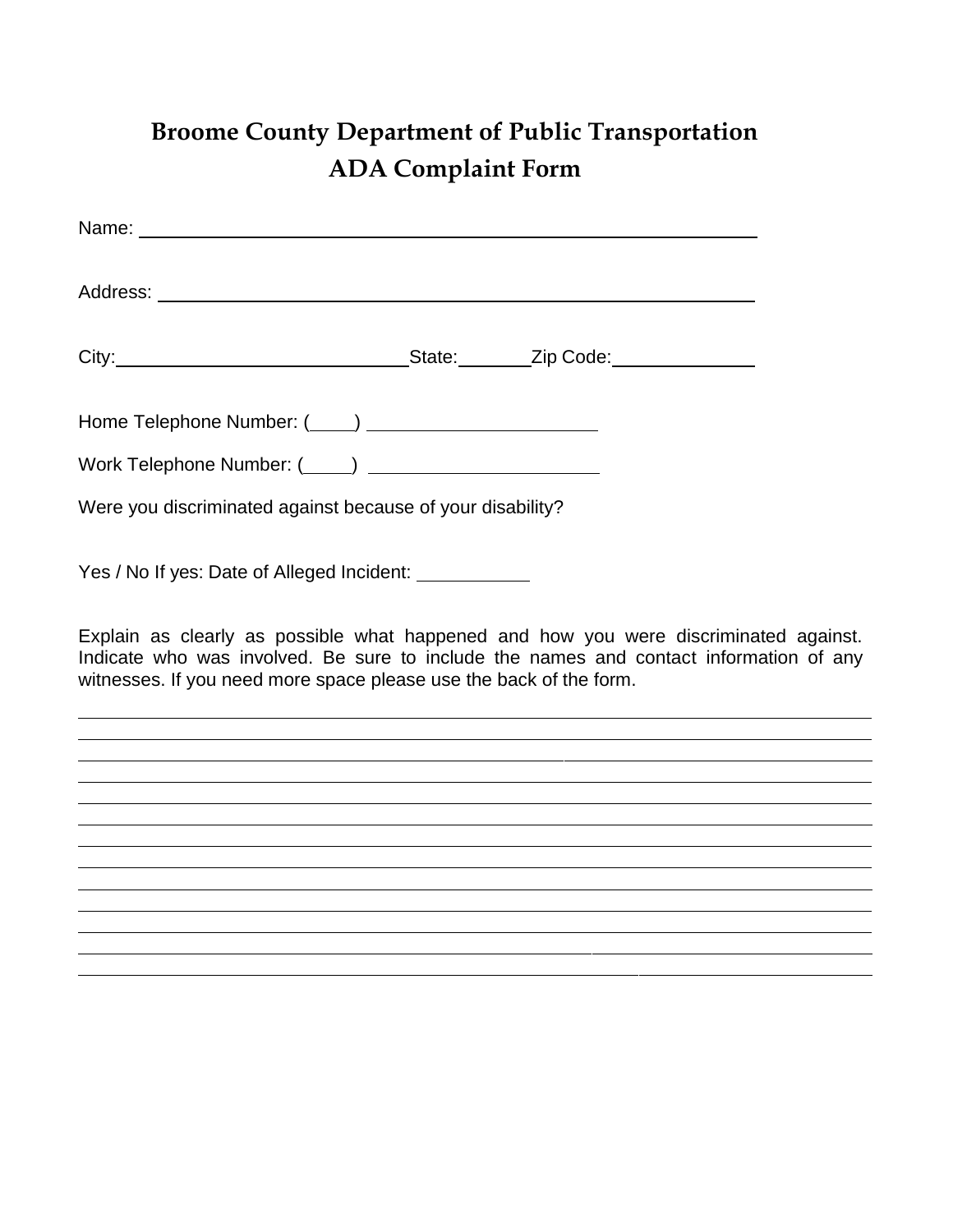| Have you filed this complaint with any other federal, state, or local agency; or with any                                                                                                                                     |  |
|-------------------------------------------------------------------------------------------------------------------------------------------------------------------------------------------------------------------------------|--|
| If yes, check all that apply:                                                                                                                                                                                                 |  |
| Federal agency_____Federal Court______State Agency______State Court_______                                                                                                                                                    |  |
| Local Court______                                                                                                                                                                                                             |  |
| Please provide information about a contact person at the agency/court where the complaint<br>was filed.                                                                                                                       |  |
| Name: Name: Name: Name: Name: Name: Name: Name: Name: Name: Name: Name: Name: Name: Name: Name: Name: Name: Name: Name: Name: Name: Name: Name: Name: Name: Name: Name: Name: Name: Name: Name: Name: Name: Name: Name: Name: |  |
|                                                                                                                                                                                                                               |  |
|                                                                                                                                                                                                                               |  |
|                                                                                                                                                                                                                               |  |
| Please sign below. You may attach any written materials or other information that you think is<br>relevant to your complaint.                                                                                                 |  |
| <u> 1989 - Johann Harry Harry Harry Harry Harry Harry Harry Harry Harry Harry Harry Harry Harry Harry Harry Harry</u><br>Signature<br>Date                                                                                    |  |
| Please mail this form to:                                                                                                                                                                                                     |  |
| The Broome County Department of Public<br><b>Transportation 413 Old Mill Road</b><br><b>Vestal, NY 13850</b><br>Attn: Lori Rolison, ADA Coordinator                                                                           |  |

This complaint form must be filed with BC Transit within 90 calendar days from the date of the alleged discriminatory action or practice.